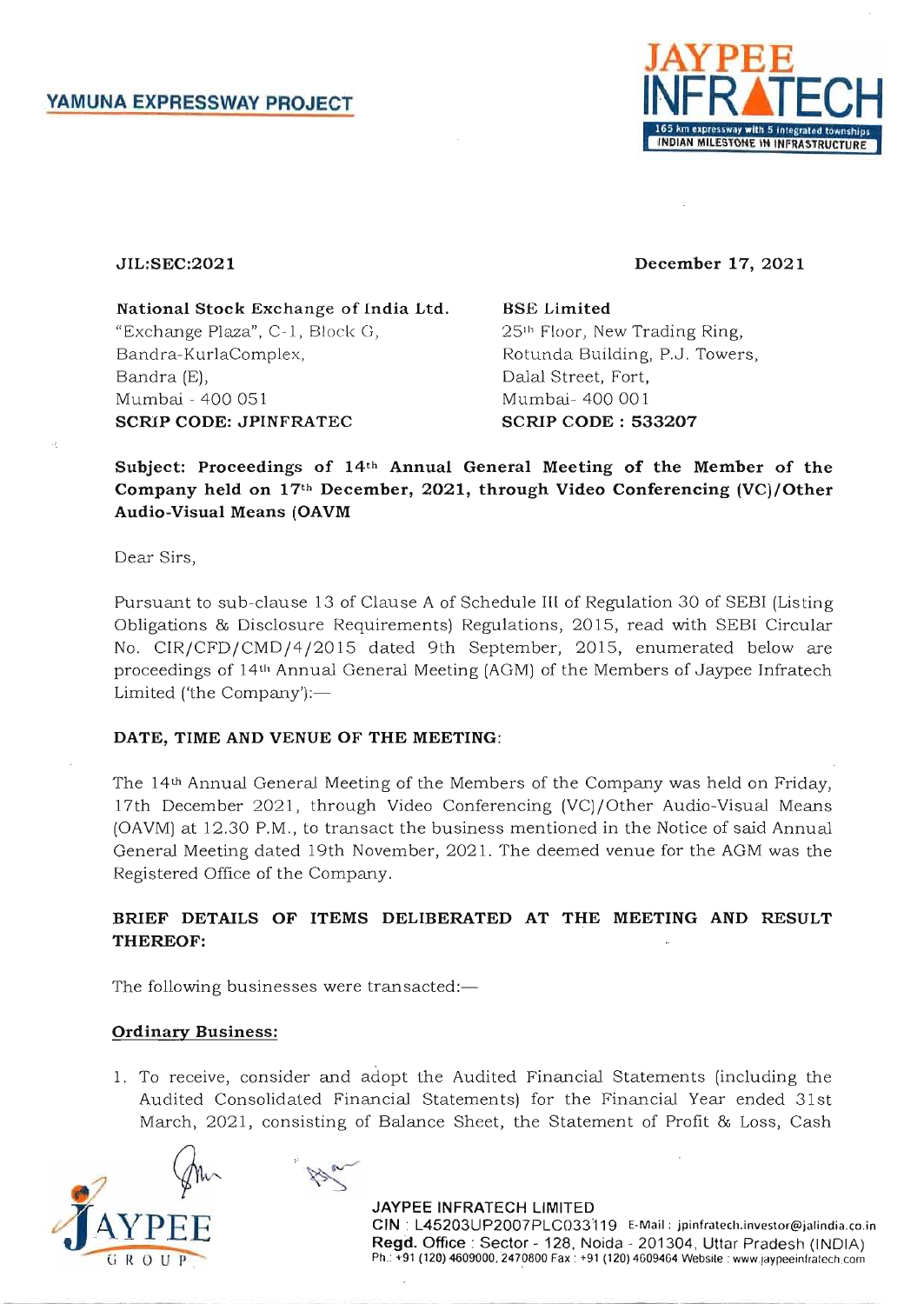Flow Statement, Notes and Annexures thereto together with the Report of the Auditors and the Report to the Shareholders thereon.

#### **Special Business:**

2. Ratification of Proposed remuneration of the Cost Auditors, M/s Jatin Sharma & Co., for the Financial Year 2021-22.

The AGM was held as required by the provisions of Section 108 and any other applicable provisions of the Companies Act, 2013 and Rule 20 of the Companies (Management and Administration) Rules, 2014, as amended read with the Ministry of Corporate Affairs ("MCA") General Circular No. 14/2020 dated April 08, 2020, Circular No.17/2020 dated April 13, 2020, Circular No . 20/2020 dated May OS, 2020 and Circular No. 02/2021 dated January 13, 2021 (collectively referred to as "MCA Circulars") and Regulation 44 of SEBI (Listing Obligations & Disclosure Requirements) Regulations, 2015 ("SEBI Listing Regulations") read with SEBI Circular Nos. SEBI/HO/CFD/CMD1/CIR/P/2020/79 dated May 12, 2020 and SEBI/HO/CFD/CMD2/CIR/P/2021/11 dated January 15, 2021 ("SEBI Circular") issued in this regard.

In compliance with requirements of the Companies Act, 2013 and SEBI Listing Regulations, MCA Circulars and SEBI Circular, the Company provided to its members facility to cast their vote electronically through remote e-voting (electronic voting from a place other than venue of AGM) as well as the e-voting system on the date of AGM by Central Depository Services (India) Limited (CDSL).

The remote e-voting was held between - Tuesday, 14th December 2021 (from 9.00 A.M.) to Thursday, 16th December 2021 (till 5.00 P.M.) at the e-voting website of CDSL i.e. www.evotingindia.com. Facility of joining the AGM through VC/OAVM was open 30 minutes before the time scheduled for the AGM and was kept open throughout the AGM. Members were able to participate in the AGM through VC/OAVM. The members, as per the Register of members, on the cut-off date  $10<sup>th</sup>$  December, 2021 (at closing hours) were eligible to vote on the Resolutions mentioned in the Notice of Annual General Meeting. The voting right of the members were in proportion to their shares of the Paid-up Equity Share Capital of the Company. The members who had cast their vote by remote e-voting prior to the AGM and also attended the AGM were not entitled to cast their e-vote again at the time of AGM.

Shri Anuj Jain, Interim Resolution Professional, invited Shri Manoj Gaur, Chairman cum Managing Director to chair the proceedings of the Meeting. At the aforesaid Annual General Meeting, the Chairman declared that the quorum was present and called the meeting to order.

fm-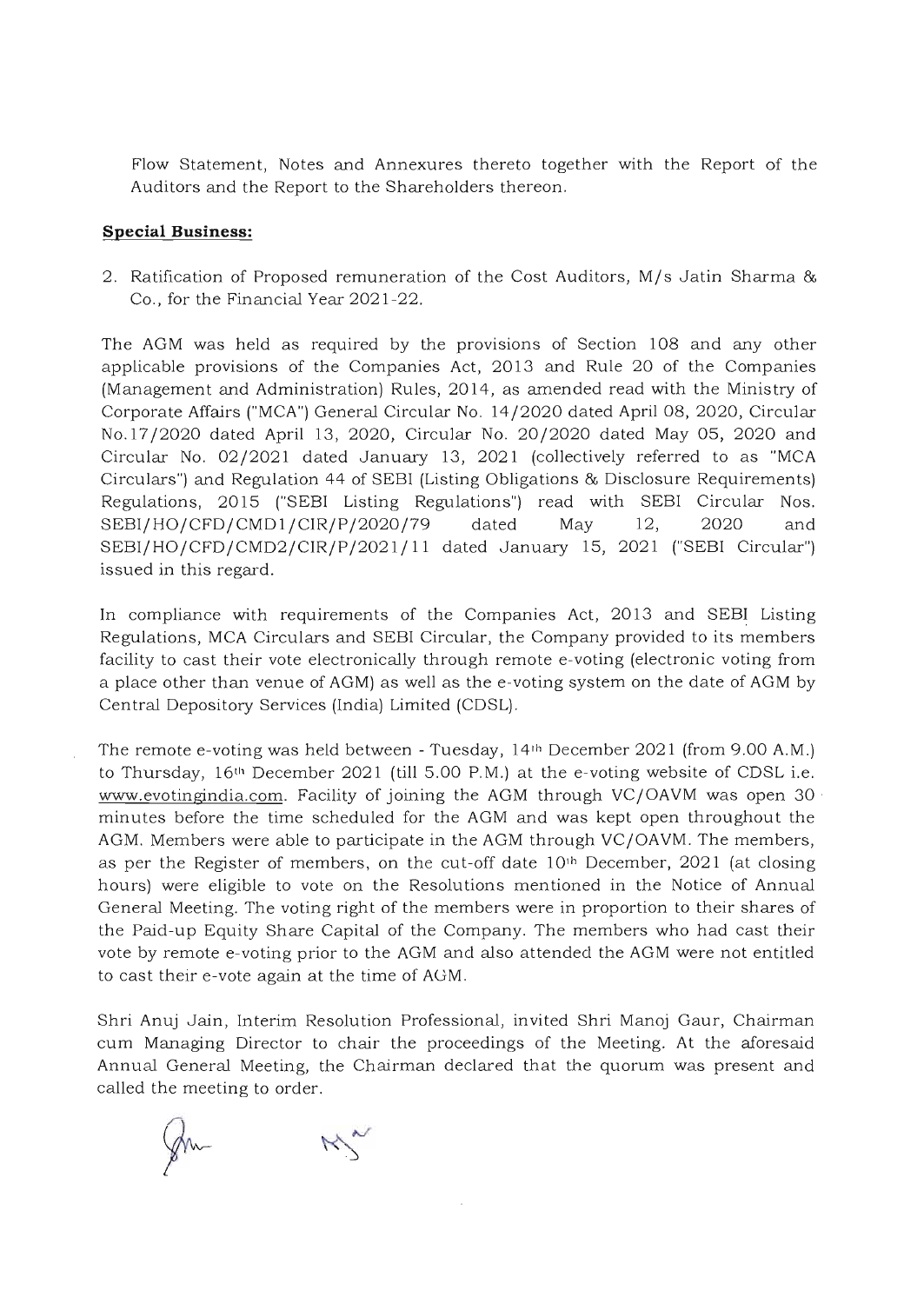The Company Secretary informed in detail the procedure of holding AGM thru VC/OAVM and also the system of voting through remote e-voting as well as through evoting during the AGM and the reasons of the same. He then requested the Chairman to take over.

The Chairman, Shri Manoj Gaur informed the Members the need to hold the AGM through VC/OAVM due to Covid-19 and also apprised about the business scenario, progress report of the Financial Year 2020-21.

With the permission of Members, the Notice convening the AGM, Report to the Shareholders, Auditors' Report and Financial Statements including Consolidated Financial Statements, having been circulated, were taken as read and the observations in the Audit Reports were read out by the Company Secretary.

It was also announced that the requisite statu tory and other records including the Auditors' Report & Secretarial Audit Report were made available for inspection.

The Chairman also informed that Statutory Auditors and Secretarial Auditors were present and were available for any information or query.

The Chairman informed the objectives and implications of both items of businesses to be transacted at the AGM. The Chairman provided a fair opportunity to Members present to seek clarifications and/or offer comments on the items. The queries raised by the Members present about the Company's business as well as on resolutions were duly replied by the Chairman.

It was informed that the company had appointed Shri Ashok Tyagi, FCS, Practising Company Secretary (CP No. 7322, M. No. F2968) as the Scrutinizer and Ms. Neha Jain, Practising Company Secretary (Membership No . ACS 30822/CP-14344) as Alternate Scrutinizer, to scrutinize the remote e-voting and e-voting process at the AGM, in a fair and transparent manner.

It was informed that after conclusion of the Meeting, Scrutinizers would count the evotes cast at the AGM as well as the votes cast through remote e-voting in the presence of two witnesses who were not in employment of the Company. They would prepare the Consolidated Scrutinizer's Report for e-voting through remote e-voting and e-voting at the AGM and would place before the Chairman for countersigning and declaration of Result by the Chairman within forty eight hours of the meeting.

It was further informed that the voting results along with the Consolidated Scrutinizers' Report would be sent to the stock exchanges and CDSL and posted on Company's website www.jaypeeinfratech.com and Notice Board of the Company at the Registered Office along with the Report of the Scrutinizers. The result would also be